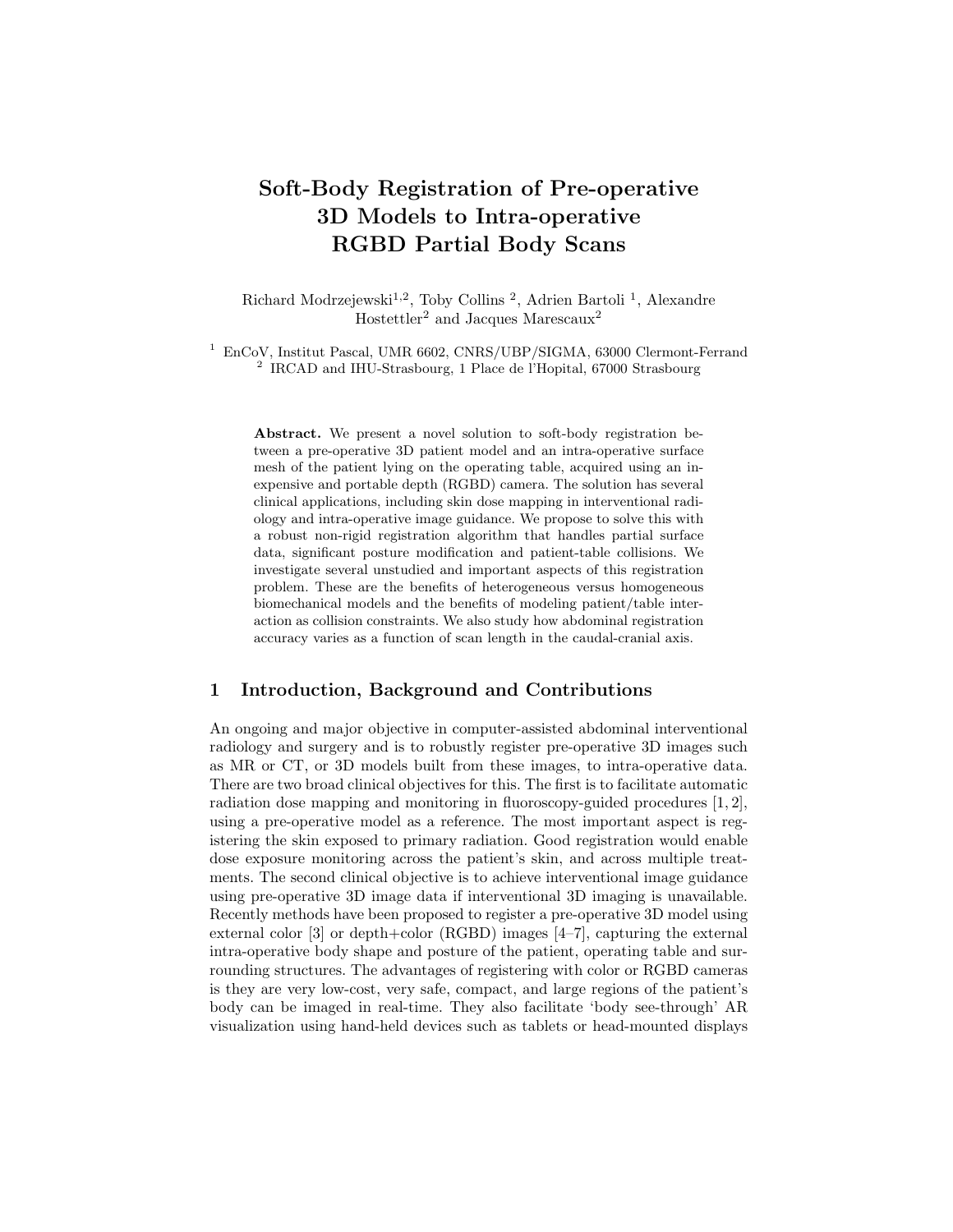

Fig. 1. Porcine dataset. (a) Example of supine position, (b) RGBD scan corresponding to  $(a)$ ,  $(c)$  CT model corresponding to  $(a)$  with segmented surface markers.  $(d-f)$ equivalent images with a right-lateral position.

Their disadvantage is that the internal anatomy cannot be imaged. Therefore we can only establish correspondence (data association) on the patient's visible surface, which can be difficult particularly in the abdominal region, where the skin has few distinguishing geometrical features. The second main difficulty are large occluded regions. For example, for patients in the supine position the posterior is never visible to the camera. Because of these difficulties, previous registration methods that use external cameras have been limited to rigid registration [3–7]. These methods cannot handle soft-body deformation, which is unavoidable and often difficult to precisely control. Such deformation can be significant, which is particularly true when the patient's lying position is different. For example, CT and MR are mainly acquired in the supine position, but the procedure may require the patient in lateral or prone positions. We show our solution can improve registration accuracy with strong posture changes.

The main contributions of this paper are both technical and scientific. Technically, this is the first solution to soft-body patient registration using a preoperative CT model and 3D surface meshes built from multiple external RGBD images. We build on much existing work on fast, soft-body registration using surface-based constraints. The approaches most robust to missing data, occlusions and outliers, are currently iterative methods based on robust Iterative Closest Point (ICP) [8–11]. These work by interleaving data association with deformable model fitting, while simultaneously detecting and rejecting false point matches. These methods have been applied to solve other medical registration problems including laparoscopic organ registration [9], and registering standing humans with RGBD surface meshes e.g. [11]. We extend these works in the following ways: 1) to model table-patient interaction via table reconstruction and collision reasoning, 2) outlier filtering to avoid false correspondences. Scientifically, it is well known that measuring soft-body registration accuracy with real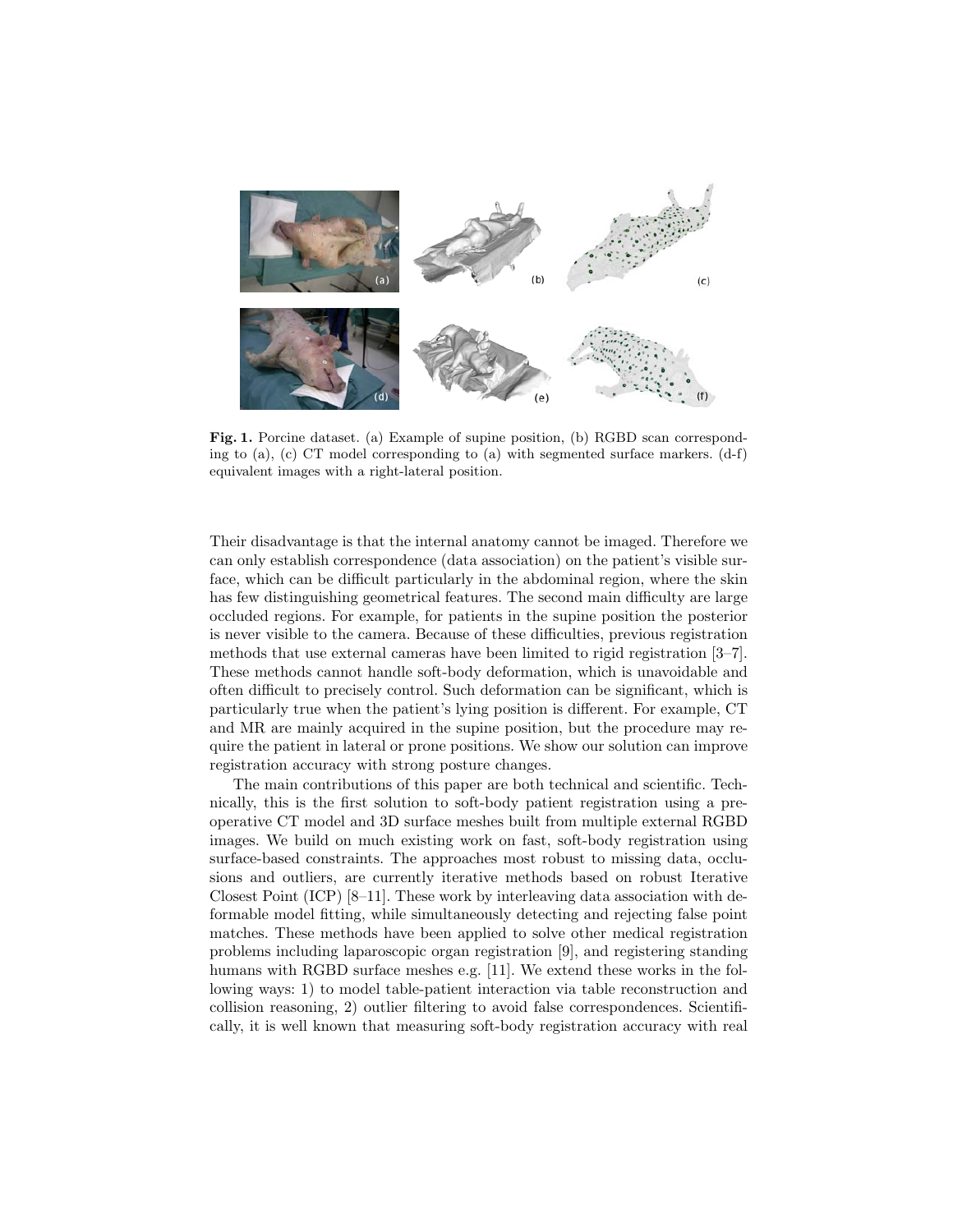data is notoriously difficult, but essential. In related papers quantitative evaluation is performed using virtual simulations, with simplified and not always accurate modeling of the physics and data. We have designed a systematic series of experiments to quantitatively asses registration accuracy using real porcine models in different body postures. The ethically-approved dataset consists of a pig in 20 different postures, with 197 thin metal disc markers (10mm diameter, 2mm width) fixed over the pig's body. For each posture there is a CT image, an RGBD body scan and the marker centroids. The centroids were excluded from the biomechanical models, preventing them being exploited for registration. We could then answer important and unstudied questions:

- Does modeling patient/table collision improve registration results? Is this posture dependent? Are the improvements mainly at the contact regions?
- Does using a heterogeneous biomechanical model improve registration compared to a heterogeneous model? This tells us whether accurate biomechanical modeling of different tissue classes/bones are required.
- How much of the abdominal region is required in the CT image for good registration? We study this by varying image size in the caudal-cranial axis.

We also demonstrate qualitatively our registration algorithm on a human patient in real operating room conditions for CT-guided percutaneous tumor ablation. This result is the first of its kind.

# 2 Methods

## 2.1 Biomechanical Model Description

We take as input a generic biomechanical mesh model representing the patient's body (either partial or full-body). We denote the model's surface vertices corresponding to the patient's skin as  $\mathcal{V}_s$ , and the interior vertices as  $\mathcal{V}_I$ . We use  $f(\mathbf{p}; \mathbf{x}) : \mathbb{R}^3 \to \mathbb{R}^3$  to denote the transform of a 3D point **p** in 3D patient coordinates to patient scan coordinates, provided by the biomechanical model. This is parameterized by an unknown vector x, and our task is to recover it. In our experiments we model  $E_M(\mathbf{x})$  using a mass-spring model generated from segmentations provided by [12]. We used Tetgen to generate tetrahedral meshes from surface triangles, which formed the interior vertex set  $V_I$ . We emphasize that the algorithm is compatible with any first order differentiable biomechanical model.

### 2.2 Intra-operative Patient Scanning and Segmentation

We scan the patient using a hand-held RGBD camera (Orbic Astra Pro), that is swept over the patient by an assistant. Another option for scanning would be to use ceiling-mounted RGBD cameras, however this has some limitations. The cost is higher, there may be line-of-sight problems, and closer-range scanning is not generally possible  $\left\langle \langle 1m \rangle \right\rangle$ , which limits depthmap accuracy. We reconstruct 3D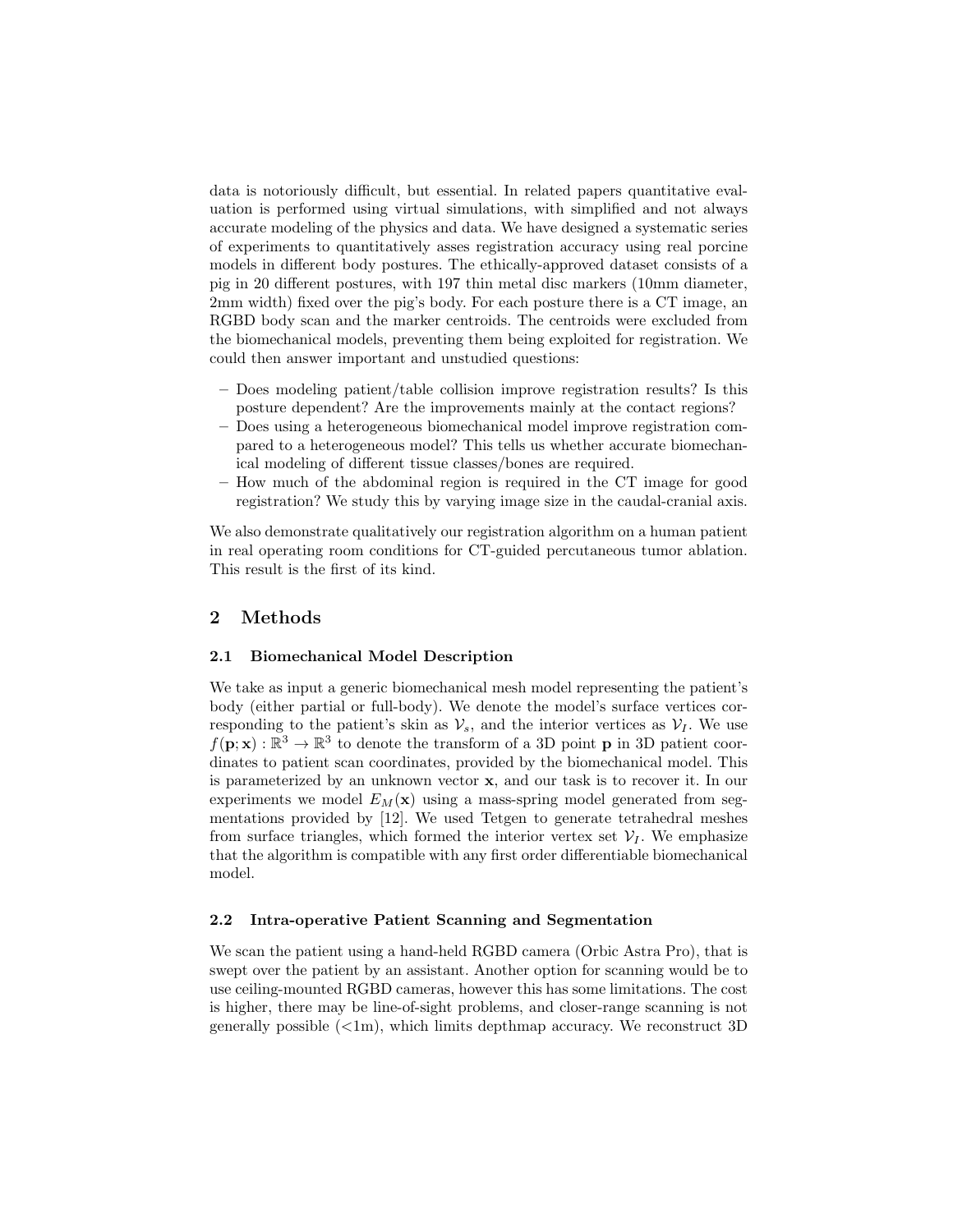

Fig. 2. NLD of markers for different configurations: row (1) small posture changes (left), large changes (center) and markers localized only on the table (right), row (3) different section sizes (corresponding to row(2)), from P1 (biggest section) to P6 (smallest section), with supine postures (left) and lateral postures (right).

surface meshes from the RGBD video using an existing reconstruction method [13] but any other method could be used. The scanning process can be performed in approximately 10 seconds, allowing it to be done during a single breath hold to circumvent breathing artifacts. To reduce occlusions, we perform scanning before surgical coverings are placed. We denote the fused output by the vertex set  $\mathcal{Q}$ . When using [13] this is typically of size  $O(10^5)$ . We model the table as a planar surface with a flat thin padded top layer, which is valid in most real conditions. We use the distance  $t \in \mathbb{R}^+$  mm to denote the maximal compression the padded layer can undergo for any patient, which can be measured once a priori. We fit a plane in the form  $ax + by + cz + d = 0$  to the points in  $Q$  corresponding to the table top. This is done using RANSAC, where the largest planar region is found within a maximal depth of 1m to the camera. This heuristic is used to eliminate the ground plane.

## 2.3 Registration Problem Formulation

We formulate the problem as iterative energy minimization based on [9, 8]. The energy has the form  $E(\mathbf{x}) = E_M(\mathbf{x}) + \lambda_{ICP} E_{ICP}(\mathbf{x}; \mathcal{V}_s, \mathcal{Q}) + E_{collision}(\mathbf{x}; \mathcal{V}_s, \mathcal{V}_I),$ where  $\lambda_{ICP} \in \mathbb{R}^+$  is the ICP weight. The term  $E_{ICP}$  is the *ICP energy*, which attracts the model's transformed surface vertices  $V_s$  to fit to their closest vertices in Q, while simultaneously handling mismatches, which are in practice inevitable.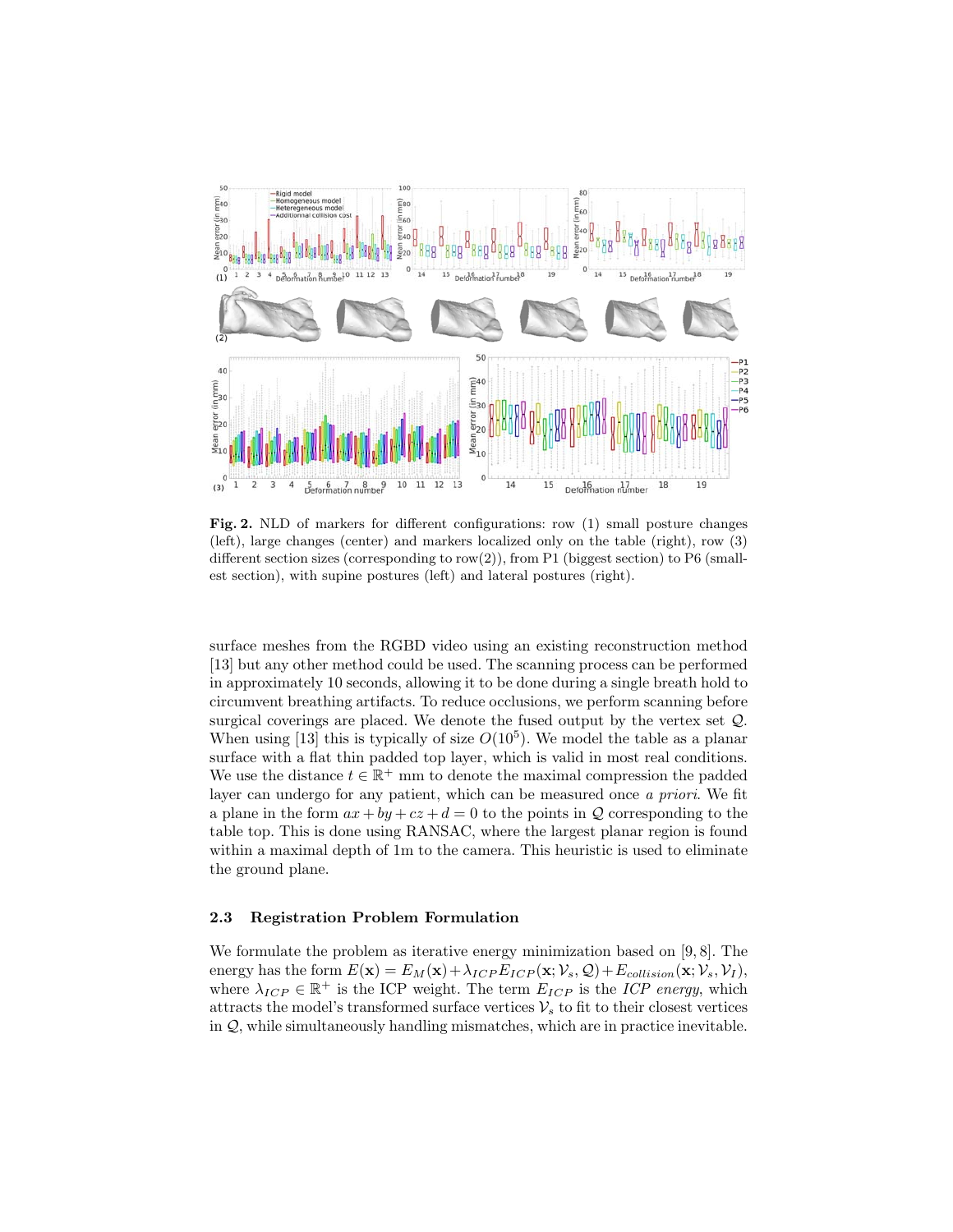We compute the closest vertices using fast matching on the GPU, using the computer vision library OpenCV. We then filter out matches that are strongly likely to be outliers (e.g. matches to surrounding objects on the table, or the table itself). This filter is derived from [13], by measuring the angle between surface normals of the matched points, and rejecting each match which disagrees by a tolerance threshold  $\tau_N$ . We set this to 45 degrees. We denote the remaining matches by the set  $\{(\mathbf{p}_i, \mathbf{q}_i)\}, \, \mathbf{p}_i \in \mathcal{V}_s, \, \mathbf{q}_i \in \mathcal{Q}$ . We define  $E_{ICP}$  as:

$$
E_{ICP}(\mathbf{x}; \mathcal{V}_s, Q) = \sum_{i} \rho_h \left( \mathbf{n}_i^\top (f(\mathbf{p}_i) - \mathbf{q}_i) \right)
$$
(1)

where  $n_i$  denotes the normal of point  $q_i$  and  $\rho_h$  denotes the Huber norm. This defines a point-to-plane distance function, which improves convergence in ICP by allowing surfaces to slice across each other during optimization [14]. The Huber norm is used to reduce the influence of any remaining outlier matches on the energy function. This is essential to achieve good robustness.

The term  $E_{collision}$  is the table collision energy, which prevents model vertices penetrating the table. We assume that the patient's body is always above the table, which is valid is practically all cases. Collision is handled by forcing all model vertices to exist above the table at a state of maximum pad compression. We do this using a *signed distance-to-table* function  $d(\mathbf{p})$ . For a planar table this is  $d(\mathbf{p}) = [a, b, c]\mathbf{p}+d-t$ . The extension to non-planar tables can be handled by modifying  $d(\mathbf{p})$  according to the table's shape. We define the penalty as:

$$
E_{collision}(\mathbf{x}; \mathcal{V}_s, \mathcal{V}_I) = \sigma_k \sum_{\mathbf{p} \in \mathcal{V}_s \cup \mathcal{V}_I} \max(d(\mathbf{p}), 0)
$$
(2)

where  $\sigma_k$  is the penalty coefficient. At each iteration  $\sigma_k$  is increased by a factor of 10. At convergence the collision constraint is exactly enforced. To avoid incorrect data association with the table, we eliminate all ICP matches that associate points on the scan that correspond to the table. This is done with a distanceto-table threshold  $\tau$  with a default of 10mm.

#### 2.4 Optimization and Initialization

We adopt the method in [15] to reduce the deformable model's deformation space, exploiting the fact that feasible deformations tend to be mostly smooth. This works by performing a modal analysis using the model's volumetric Laplacian **L**. The eigenvectors of  $L^{\top}L$  with lowest eigenvalues correspond to the smoothest modes of variation. The reduced model is parameterized by x with a default length of 200. We optimize  $E(\mathbf{x})$  iteratively using a stiff-to-flexible strategy [9, 8], which is important to avoid local minima. Initially the model is kept rigid, by setting  $\lambda_{ICP}$  to small value (1.1 in our experiments). We then optimize  $E(\mathbf{x})$  using a single Gauss-Newton iteration, and increase  $\lambda_{ICP}$  by a factor (we use a default of 1.2). We then repeat the process, truncating  $\lambda_{ICP}$  to a maximal value, which we set to 10 times the initial value. We continue until convergence is detected or a maximum number of iterations is reached (we use a limit of 50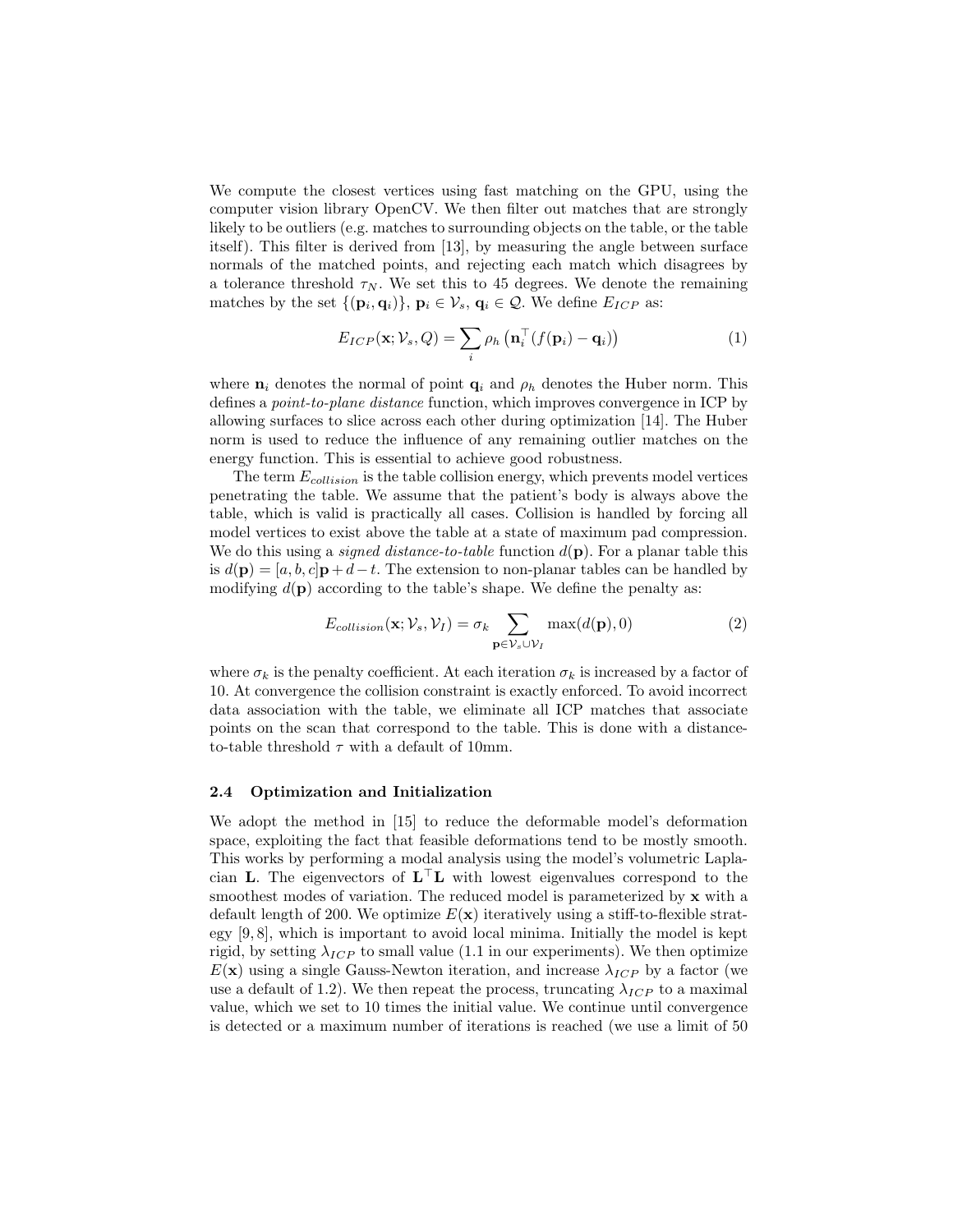iterations). We initialize using a roughly-estimated rigid transform. This is currently done by 6 manual landmark correspondences between the model's surface and the scanned surface, then running Horn's algorithm in OpenCV. In future works, automated landmarks extraction can also be used (computed using 2D features learnt [16] for instance).Landmark assocations can be added to Eq.(2) with an extra energy term, with a similar form as the ICP term but with pointto-point distances and fixed associations. In the experimental results we did not include this to validate the performance of ICP-only association.

# 3 Experimental Results

#### 3.1 Quantitative Analysis with Porcine Datasets

We performed this using a euthanized  $50\text{Kg}$  pig with 197 metal markers (1cm diameter) quasi-uniformly arranged over its skin (Fig. 1). A reference CT was made in the supine position, discretized using Tetgen into 19069 3D vertices corresponding to 87524 tetrahedron. We then moved the pig to 19 different positions, representing different intra-operative poses, on a CT table (13 supine (Fig. 1a), 4 left-lateral (Fig. 1d) and 2 right-lateral). For each position we took a CT image and a corresponding RGBD scan. We compared soft-body registration with rigid ICP registration. This allowed us to measure the impact of modeling soft-body deformation. Several conditions were tested: the first was where the full reference CT was used to build the biomechanical model, and we compared accuracy using either a homogeneous biomechanical model and a heterogeneous model. We implemented the latter with two classes (bone and other), where the stiffness of bone springs were 100 times stronger than the other class, to mimic rigid body motion). We further tested with and without table collision. The error metric we used is the Nearest Landmark distance (NLD). It is infeasible to determine real matches between all markers, so nearest neighbours were used as proxies. These were computed after registration by matching each marker in the reference CT to its nearest neighbour in the CT associated with a given RGBD scan. As the average spacing was large (approximately 50mm) compared to the observed errors, the NLD approximates well the true endpoint error.

In the first row of Fig. 2 left, we show the marker endpoint error for the 13 supine positions averaged over all 197 markers. Here the pig's deformation is smaller than in the lateral positions. We observe a considerable improvement using the soft-body models in most cases. There is no substantial improvement in the first case, the reason being that the body posture was more similar to the reference CT posture. We observe a general small improvement using the heterogeneous model and with the addition of table collision constraints. In the first row of Fig. 2 middle, we show similar results for the lateral positions. We generally observe a larger improvement with the heterogeneous versus homogeneous model, justifying its use for large deformations caused by posture change. However there is little to no improvement using the collision constraints. In the first row of Fig. 2 right, we show NLD for the lateral postures, measured only at the markers in contact with the table. Here we can see a general small improvement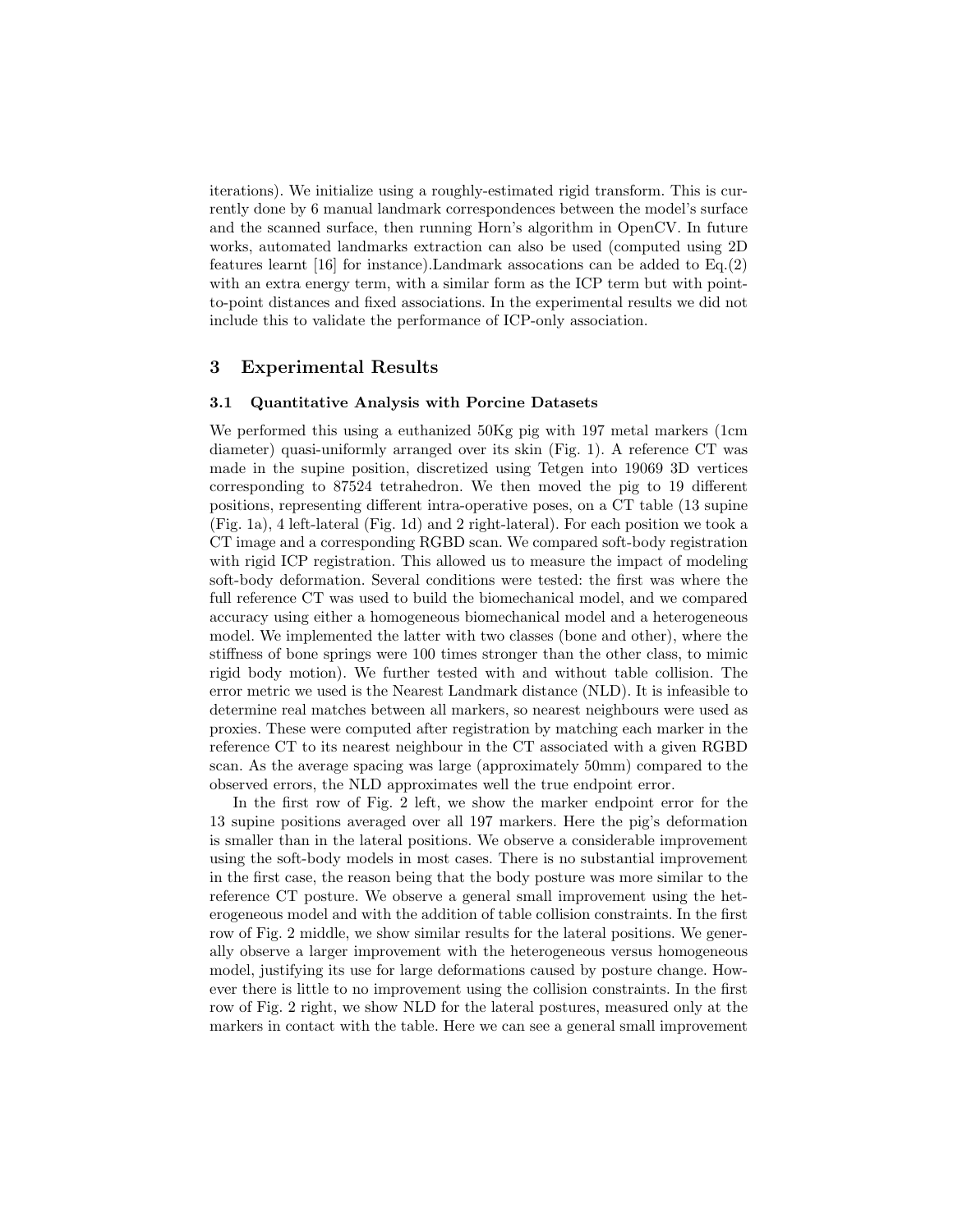

Fig. 3. Results with a human patient in a live operating room. The RGBD scan (left), rigid registration (middle) and deformable registration (right).

using the collision constraints, indicating they can improve localized registration accuracy at the table/skin interface. The errors are larger than Fig. 2 middle because they represent completely hidden regions. We then studied the influence of the size of the abdominal region in the reference CT on registration accuracy. Five reference models were tested by cropping the CT in the caudal-cranial axis with six lengths (80 cm to 35 cm) centered on the abdomen, labeled P1 to P6. These are shown from left to right in Fig. 2, row 3. We measured registration accuracy using only the markers in the 35cm section (79 markers). This was to measure the influence of having more geometric information surrounding the abdominal region (hips, arms, shoulders...). For this the heterogeneous model was used with collision constraints. The results for the supine positions are given in Fig. 2, bottom left. The results for the lateral positions are given in Fig. 2, bottom right. We see a general reduction in registration accuracy with increased cropping of the reference CT. The problem is caused by the reduced geometrical information needed to 'anchor' the deformation at geometrically distinct regions. This is clearly present when we move from P1 to P2, where arms and shoulders regions are cropped out.

## 3.2 Qualitative analysis with a Human Patient

We tested our method in our local hospital for registering a human patient under general anesthetic, before undergoing a percutaneous radio frequency tumor ablation (Fig. 3). The idea was to check the reliability of our registration in computer-assisted percutaneous surgery by visually checking the position of the organs, and by assessing the surface fit. The patient was 58 years old. From her CT scans, a model containing 4383 vertices and 19362 tetrahedron was extracted and 13 organs were segmented and seen in the AR view. Results are presented using AR visualization, using a standard external calibrated RGB camera on a tripod. Both registration and AR visualization were performed live during the operation. We see an improved result through deformable registration, clearly demonstrated by inspecting the patient's silhouette contours. This is the first time soft-body registration has been performed using an intra-operative abdominal RGBD scan of a human patient in an operating theater.